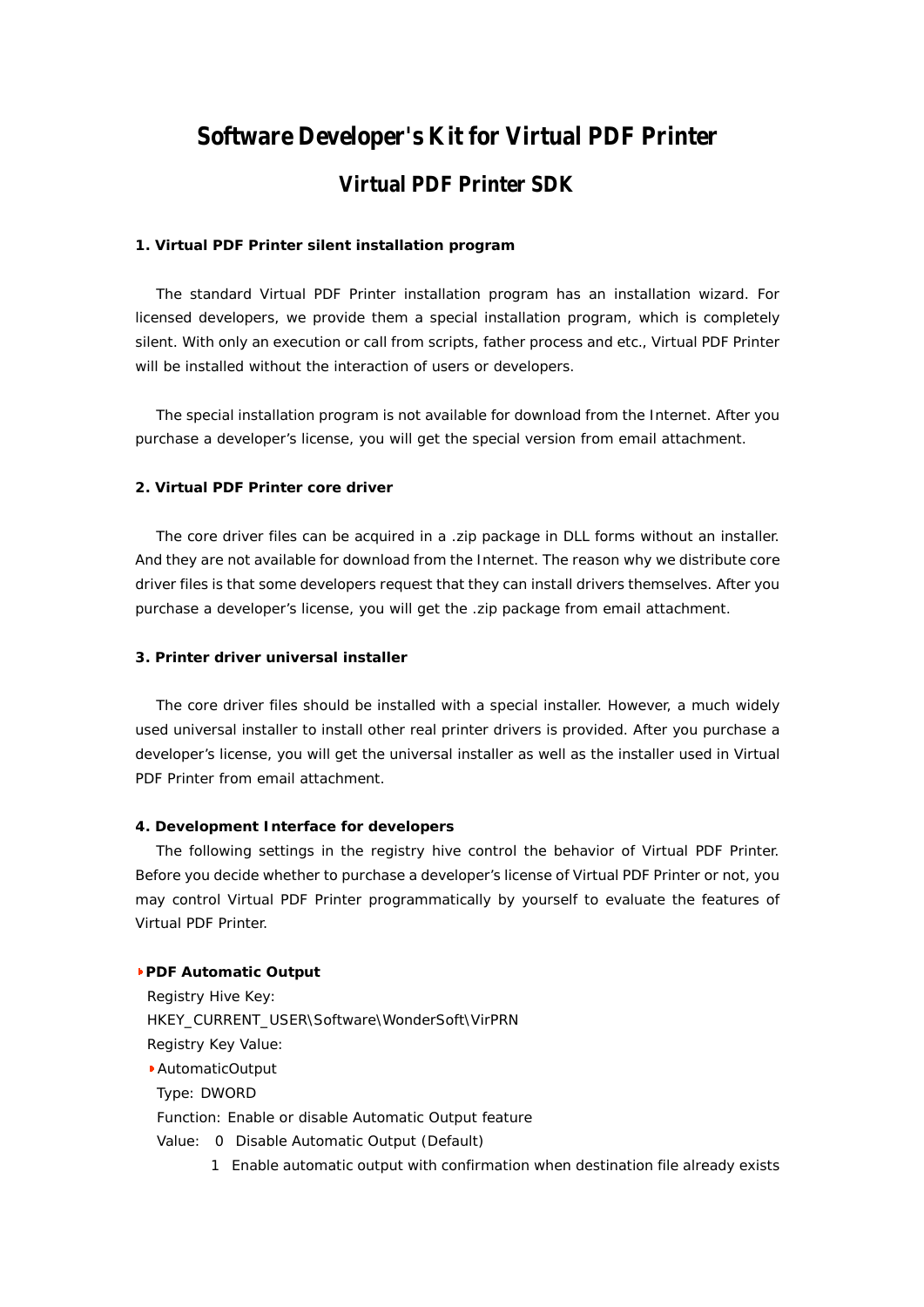2 Disable automatic output while keeping the setting of no confirmation when

overwriting

3 Enable automatic output with overwriting without confirmation

AutomaticOutput

Type: DWORD

Function: Specify the absolute path for generating PDF files by using Automatic Output feature

Value: C:\DOC2PDF (for example)

**PDF Summery Information**

Registry Hive Key:

HKEY\_CURRENT\_USER\Software\WonderSoft\VirPRN

Registry Key Value:

- Author
- Title
- Subject
- Keywords
- Type: String

Function: Control the summery information of the PDF document to be generated

**PDF Password Protection**

Registry Hive Key:

HKEY\_CURRENT\_USER\Software\WonderSoft\VirPRN

Registry Key Value:

- **UserPassword**
- OwnerPassword
- Type: String

Function: Add password protection for accessing and modifying the PDF document to be

generated

**PDF Orientation**

Registry Hive Key:

HKEY\_CURRENT\_USER\Software\WonderSoft\VirPRN

Registry Key Value:

**Crientation** 

Type: DWORD

Function: Control PDF document orientation

- Value: 1 Portrait (Default)
	- 2 Landscape

**PDF Resolution**

Registry Hive Key:

HKEY\_CURRENT\_USER\Software\WonderSoft\VirPRN

Registry Key Value:

▶ Resolution

Type: DWORD

Function: Control PDF document resolution

Value: 0 72 dpi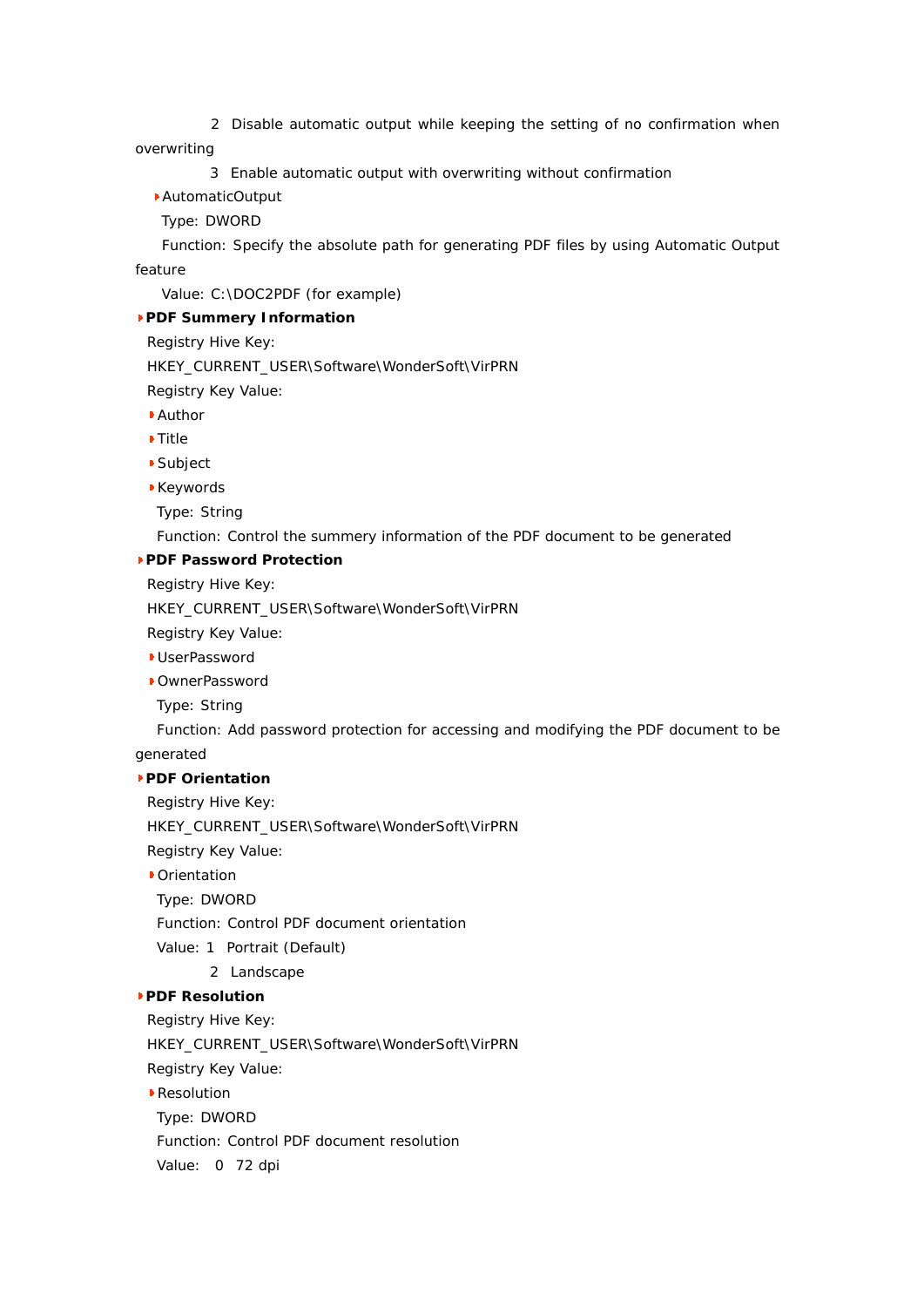- 1 144 dpi
- 2 288 dpi
- 3 300 dpi
- 4 600 dpi (Default)
- 5 1200 dpi
- 6 2400 dpi
- 7 2540 dpi (maximum resolution)
- **PDF Image Quality**
	- Registry Hive Key:
	- HKEY\_CURRENT\_USER\Software\WonderSoft\VirPRN
	- Registry Key Value:
	- PrintingQuality
	- Type: DWORD
	- Function: Control PDF document resolution
	- Value: 1 Worst
		- 128 Better
		- 255 Best
- **PDF Compatibility**
	- Registry Hive Key:
	- HKEY\_CURRENT\_USER\Software\WonderSoft\VirPRN
	- Registry Key Value:
	- Compatibility
	- Type: DWORD
	- Function: Control PDF document compatibility
	- Value: 0 PDF 1.3 Standard (Acrobat 4.x)
		- 1 PDF 1.4 Standard (Acrobat 5.x)
		- 1 PDF 1.5 Standard (Acrobat 6.x)
- **PDF Paper Size**
	- Registry Hive Key:
	- HKEY\_CURRENT\_USER\Software\WonderSoft\VirPRN
	- Registry Key Value:
	- PaperHeight
	- PaperWidth
	- Type: DWORD
	- Function: Control PDF document paper size in millimeters
- **PDF Paper Type**
	- Registry Hive Key:
	- HKEY\_CURRENT\_USER\Software\WonderSoft\VirPRN
	- Registry Key Value:
	- PaperType
	- Type: DWORD
	- Function: Control the paper type of PDF document by using the predefined template
	- Value: 0 Not predefined
		- 1 Predefined